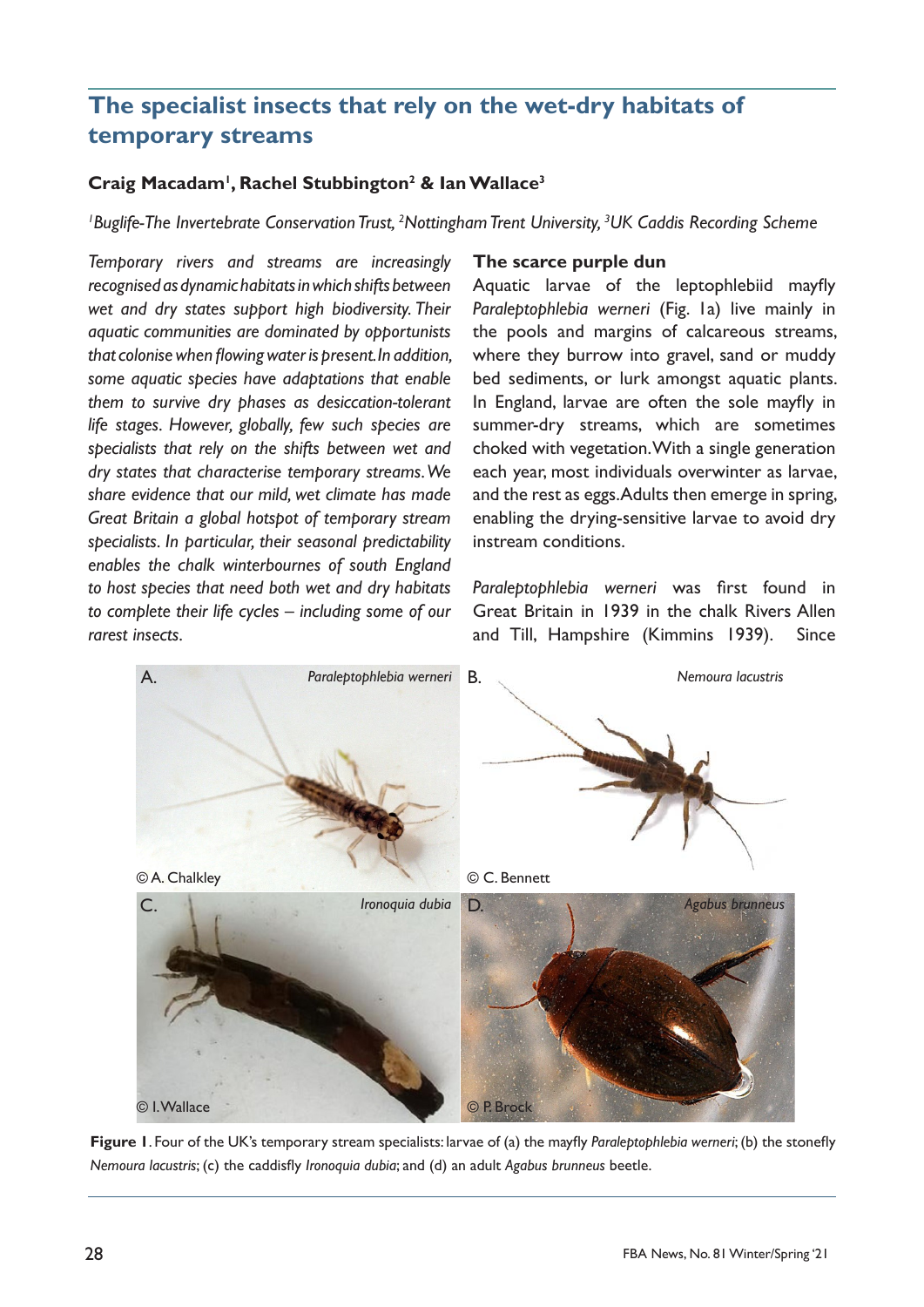then, confirmed records have been made from temporary streams across Wiltshire, Dorset, Hampshire, Sussex and Suffolk (Fig. 2), and in particular, the species is considered characteristic of chalk winterbournes (White et al. 2018). Although populations can reach high densities, its very localised distribution has led to its designation as Nationally Scarce (Macadam 2016).

#### **The scarce summer mayfly**

Like *P. werneri*, larvae of the mayfly *Siphlonurus armatus* typically live in pools and marginal waters, preferring slow-flowing streams with mud and sand sediments and aquatic plant growth. In particular, they are associated with temporary streams. Here, their eggs lay dormant in dry sediments until water returns and triggers egg hatching. Larvae then develop over the winter before adults emerge in spring, enabling aquatic life stages to avoid the next dry phase.

The distribution of *S. armatus* suggests a strong southern bias, with just one unconfirmed report of a population in the River Winster, Cumbria. In any case, *S. armatus* is feared lost from much of its historical range, with only one population (Spital Brook, Herefordshire) now confirmed in Great Britain (Fig. 2; Macadam & Farr 2021). The species is thus currently listed as both Endangered and Nationally Rare (Macadam 2016), and if the Spital Brook population is confirmed as supporting our only remaining *S. armatus* population, it will qualify as Critically Endangered (Macadam & Farr 2021).

## **The winterbourne stonefly**

First discovered in Great Britain in 2009 (Hammett 2012), larvae of the winterbourne stonefly *Nemoura lacustris* (Fig. 1b) have – to date – been found only in summer-dry temporary streams in the UK (Hammett 2012, Tapia et al. 2018). As for both mayflies, the species survives the dry phase as dormant eggs,

requiring cool, damp conditions to remain viable. Exposure to cold conditions is also needed to trigger development, with eggs kept at ambient temperatures failing to hatch (Tapia et al. 2018). After egg hatching in flowing water as late as December, the larvae develop quickly and reach maturity in time to emerge in spring, with the adult flight period extending from April to June (Hammett 2012, Jon Bass pers. comm.).

*Nemoura lacustris* has a localised distribution in south England, with records from Dorset, Wiltshire, Hampshire and West Sussex (Fig. 2; Tapia et al. 2018, Jon Bass pers. comm.) and is listed as Nationally Rare (Macadam 2015).

## **The scarce brown sedge**

Caddisflies of the family Limnephilidae are among the most common insects of summer-dry freshwaters, typically emerging as adults before waters recede and returning in autumn to lay eggs in damp, soon-to-be inundated habitats. Most prefer still water, but one is a true temporary stream specialist: *Ironoquia dubia* (Fig. 1c), which is mainly found in summer-dry reaches, but also those in which flows recede to a trickle. In recent years, I. dubia has been found in only two British stream systems, one in Norfolk, and another in Hampshire (Fig. 2). As such, this unusual species is among our rarest caddisflies, and is listed as Critically Endangered (Wallace 2016).

Uniquely among European caddisflies, final instar *I. dubia* larvae actively leave the water in late spring and hide amongst riparian leaf litter and plant roots (Fig. 3a). Here, their survival relies on sediments remaining damp. If so – and in contrast to both mayflies and stoneflies – they pupate and emerge as adults in the autumn. Females then lay eggs in plant litter, and the species awaits the return of water as dormant eggs or first instar larvae. Whilst over-summering in these resting states, larvae are particularly vulnerable to physical disturbance such as trampling by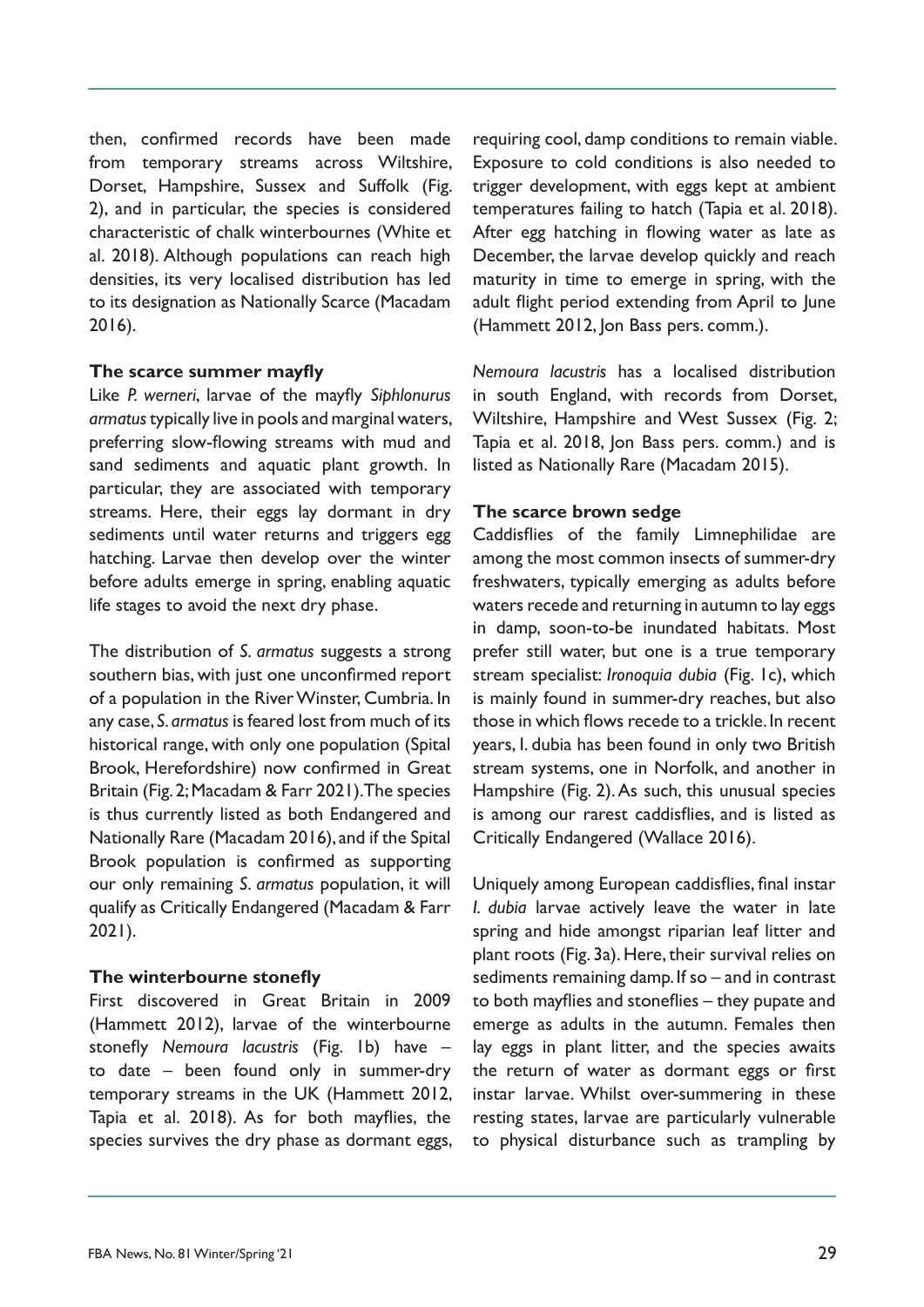

**Figure 2**: The UK distribution of temporary stream specialist species. Vertically stacked points represent observations from the same hectad. No confirmed observations from other UK areas have been excluded.

livestock, which can release moisture and push larvae past their limited capacity to tolerate desiccation. Then, when flow resumes, surviving larvae continue their development.

Water beetles including the brown diving beetle Many water beetles have adaptations that allow them to inhabit temporary streams, notably the dytiscids. One, the brown diving beetle *Agabus brunneus* (Fig. 1d) is among nine listed as priority species in the UK Biodiversity Action Plan (Foster 2010). Classified as Vulnerable, its worsening conservation status is expected to result in reclassification as Endangered (G. Foster, pers. comm.). A second dytiscid associated with temporary waters, *Hydroporus marginatus*, is also Nationally Scarce (Foster 2010).

South England is a northern limit for *A. brunneus*, with populations in two areas, west Cornwall and

the New Forest (Fig. 2). Here, it inhabits lowland temporary streams in which porous gravels allow migration into deeper, wetter sediments as the water table falls, hence its sensitivity to fine sediment pollution. Limited evidence suggests a lifecycle comparable to our specialist mayflies and stoneflies, with eggs laid in autumn, larvae that overwinter in flowing water, and adults that breed in early spring (Foster 2010).

#### **Winterbourne blackflies**

First described from a temporary reach of the South Winterbourne, Dorset (Ladle & Bass 1975), larvae of the simuliid *Metacnephia amphora*  may be restricted to streams with predictable, seasonal dry phases, limiting their British distribution to southern England, where they can be very abundant (Fig. 2; Armitage & Bass 2013). Armitage & Bass (2013) also recorded larvae of the blackfly *Simulium latipes* exclusively – and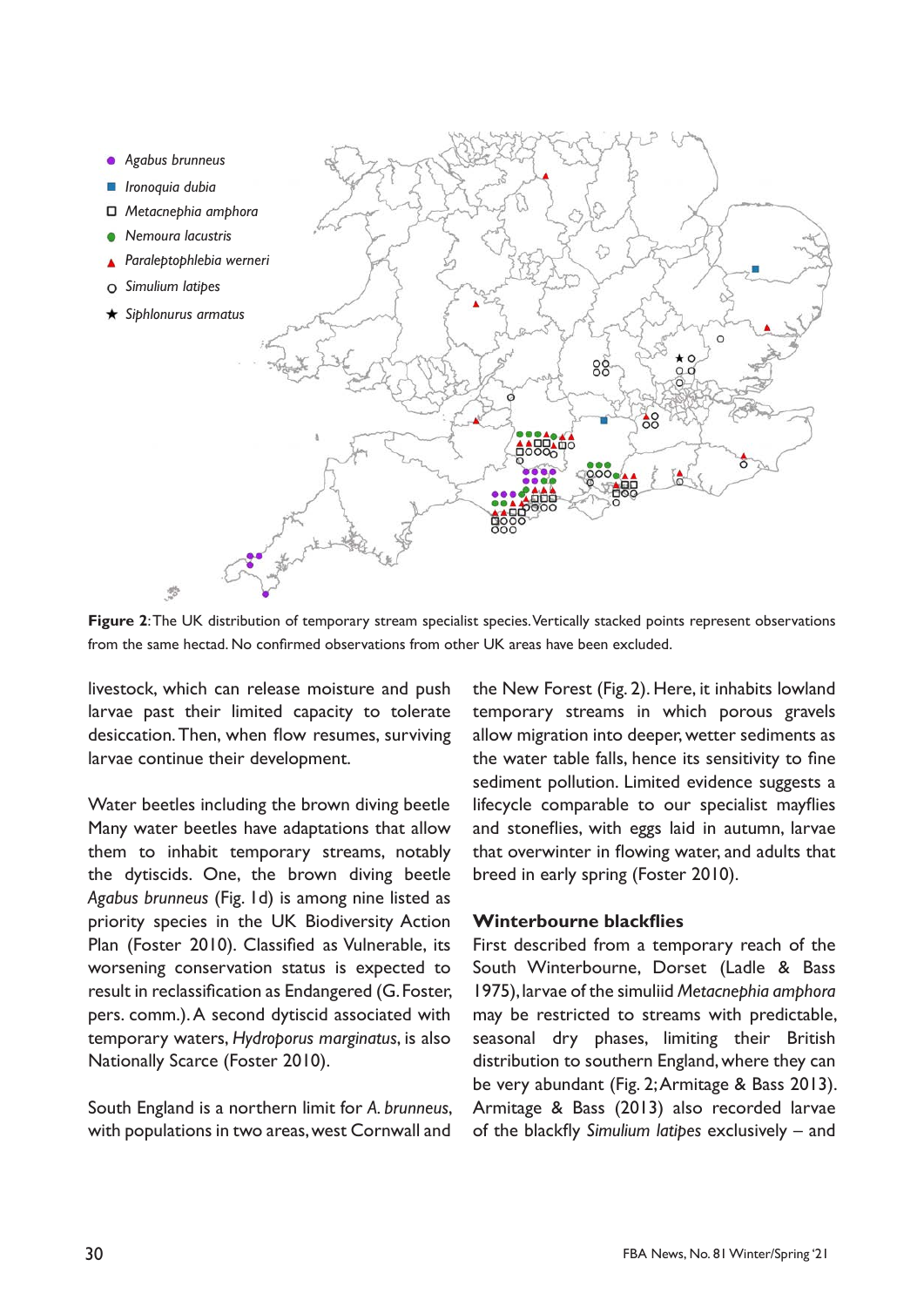again at high densities – from temporary sites on the South Winterbourne, with recent records from other European sites also describing its association with summer-dry reaches.

The filter-feeding larvae of these species are particularly numerous at sites with dense vegetation. In common with other specialists, the survival of blackflies in temporary streams is enabled by a sequence of life stages adapted to exploit contrasting abiotic conditions, in this case, eggs that lay dormant in dry sediments, aquatic larvae and pupae that develop rapidly after flow resumes, and adults that emerge in early spring (Armitage & Bass 2013).

winterbournes, because tolerance of desiccation is less physiologically demanding in sediments in which mild temperatures and year-round rainfall maintain interstitial humidity. Accordingly, our temporary freshwaters also support many other species that that are adapted to, but not reliant, on shifts between wet and dry instream states, including limnephilid caddisflies, dytiscids and other beetles (e.g. Wood et al. 2005) – species which may be outcompeted in perennial waters.

Specialists can be rarer in drier climates. For example, despite being a hotspot of biodiversity and endemicity for freshwater invertebrates, we know of few temporary stream specialists in



**Figure 3:** Habitats in Thompson Common, Norfolk, in which the caddisfly *Ironoquia dubia* lives: (a) damp streambed sediments suitable for dormant eggs and first instar larvae; (b) Stowbedon Stream, where later instar larvae were found at sites with sandy sediments and moderate flow in 2018 (Wallace, unpublished); (c) a grass clump suitable as a pupation site.

#### **Is south England a global hotspot of temporary stream specialists?**

Temporary streams have only recently been recognised as natural, valuable and biodiverse ecosystems in temperate regions such as the UK (Stubbington et al. 2017) – and now, we are celebrating the notable diversity of their specialist species. Drying acts as a strong selective pressure with the potential to drive evolution of specialisation in systems in which dry phases are sufficiently frequent and predictable – but not too severe. Our climate could thus favour the evolution of adapted specialists in seasonal temporary streams such as chalk

the Mediterranean Basin, such as the limnephilid *Mesophylax aspersus* and the very rare leptophlebiid mayfly *Choroterpes prati*. In addition, in the truly arid southwest USA, hydrological isolation can prevent generalists from colonising from perennial streams, driving the evolution of specialists including many true flies, the winter stonefly *Mesocapnia arizonesis* and the dobsonfly *Neohermes filicornis*, all of which can spend years as dormant larvae in dry sediments, then develop rapidly when water returns.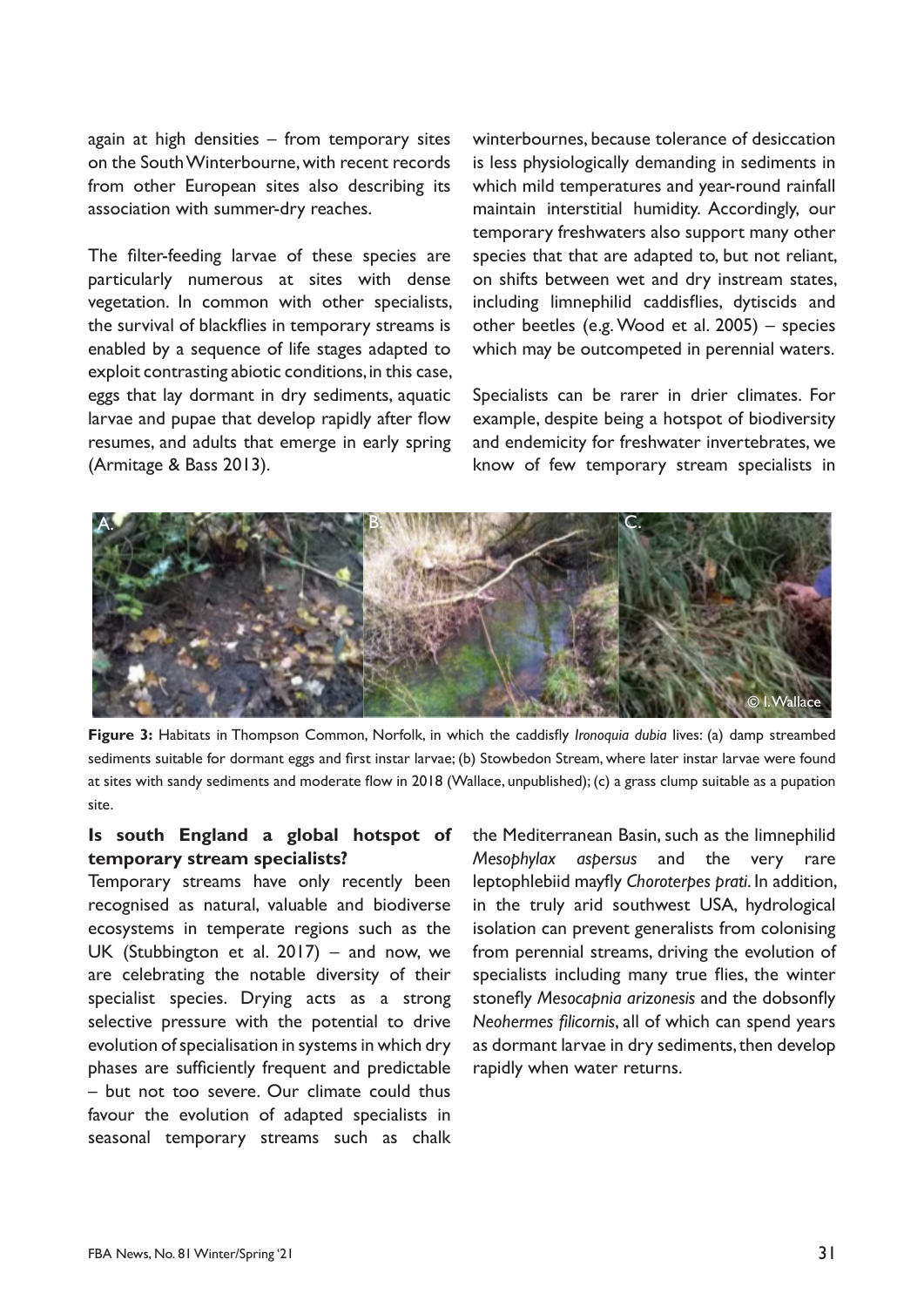## **Protecting specialists in temporary streams**

Our exploration of UK temporary streams has shown that, without exception, their specialist invertebrate species have life cycles adapted to seasonal shifts between wet and dry states, with individual life stages reliant on contrasting habitat types. Collectively, these species can enhance the conservation value of temporary stream communities compared to those at nearby perennial sites (White et al. 2018).

Changing flow regimes driven by river regulation – including both abstraction that extends dry phase durations and effluent release that causes artificial perennialisation – are among the multiple threats faced by biota within temporary streams. In addition, increasing climatic severity presents risks at both extremes of the hydrological continuum, with wet years preventing seasonal drying whilst droughts extend dry phases in both space and time. In addition, heatwaves promote evaporation of crucial moisture, turning damp into truly dry habitats in which species' capacity to tolerate desiccation is surpassed. Physical disturbance of dry habitats can have comparably damaging effects, be it livestock trampling that leaves dormant eggs and larvae exposed to desiccation, or activities that add, excavate or rework bed sediments, thus burying, removing or disturbing these vulnerable life stages (Armitage & Bass 2013).

We now recognise the need for environmental flows that support aquatic biodiversity in temporary streams, but dry channels are still viewed as symbolic of drought and overabstraction – and devoid of life. We call for recognition that dry channels can instead be natural and full of life – both the terrestrial communities that colonise as waters recede, and the desiccation-tolerant 'aquatic' biota that persist unseen beneath the bed. Management plans may thus require adaptation to support

biodiversity in dry habitats, for example by developing strategies that keep 'dry' sediments not truly dry, but damp, cool and undisturbed. The aquatic–terrestrial biodiversity of winterbourne chalk streams – where most of our specialists have been recorded – is becoming better documented than perhaps any other temporary river type globally (e.g. Bunting et al. 2021, but see Corti & Datry 2016). We now call for greater exploration of the full range of diverse temporary stream types that occur in the UK (Stubbington et al. 2017), to ensure that we identify and act to protect their specialist species within functional ecosystems as they adapt to global change.

#### **Acknowledgements**

We thank Jon Bass and Garth Foster for information about the Simuliidae and Agabus brunneus, respectively. We thank Paul Brock and Adrian Chalkley for sharing photos.

#### **References**

Armitage, P.D. & Bass, J. 2013. Long-term resilience and short-term vulnerability of South Winterbourne macroinvertebrates. Proceedings of the Dorset Natural History and Archaeological Society 134: 43–55.

Bunting, G., England, J., Gething, K., Sykes, T., Webb, J. & Stubbington, R. 2021. Aquatic and terrestrial invertebrate community responses to drying in chalk streams. Water and Environment Journal 35: 229–241. https://doi.org/10.1111/wej.12621

Corti, R. & Datry, T. 2016. Terrestrial and aquatic invertebrates in the riverbed of an intermittent river: parallels and contrasts in community organisation. Freshwater Biology 61: 1308–1320. https://doi.org/10.1111/fwb.12692

Foster, G.N. 2010. A review of the scarce and threatened Coleoptera of Great Britain. Part 3: Water beetles of Great Britain. Species status